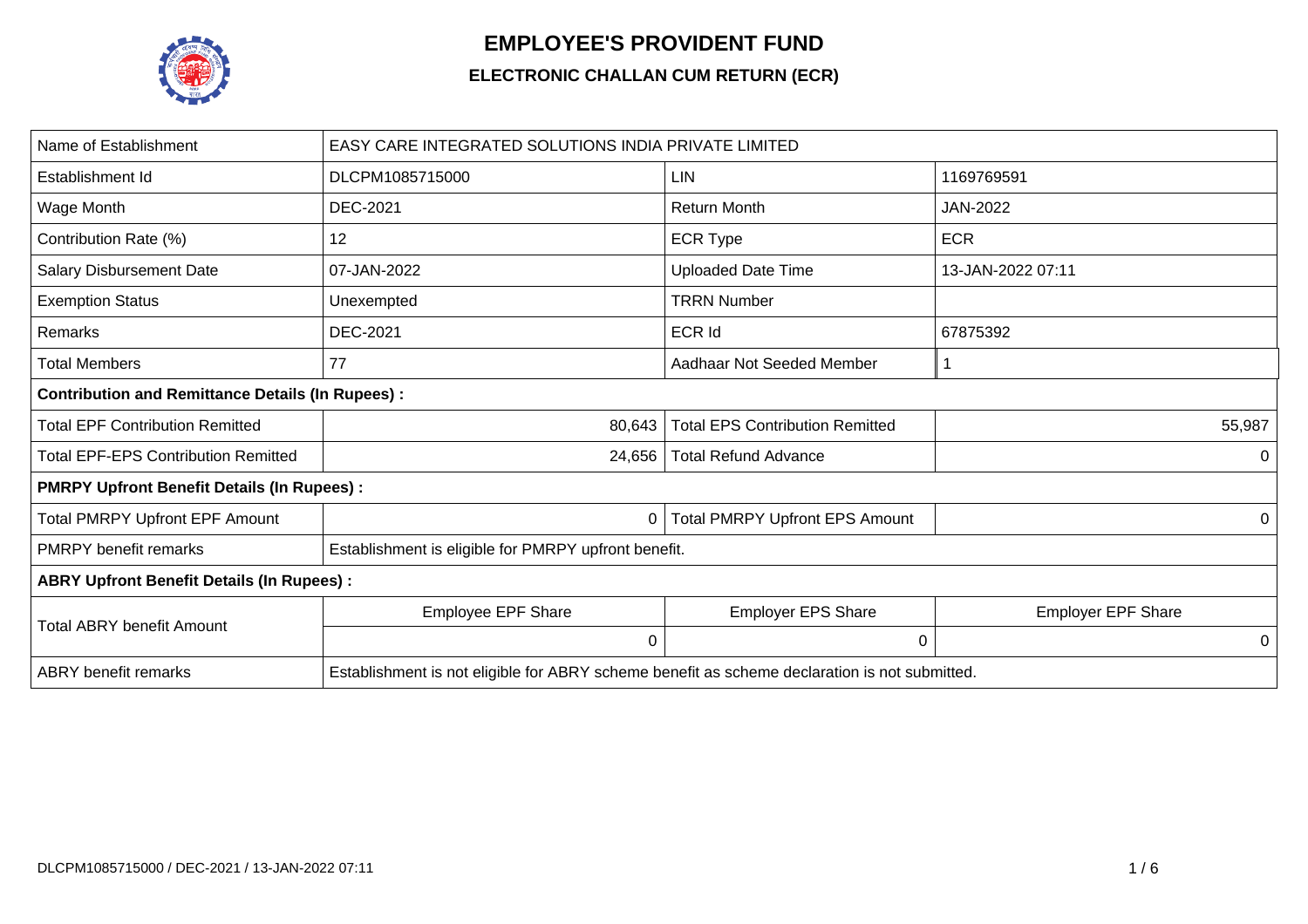## Member Details :-

|                |              | Name as per                     |                                                   | Wages        |            |            |             | <b>Contribution Remitted</b> |            |     |                    |                |                                | <b>PMRPY / ABRY Benefit</b> |                 |                                  |  |
|----------------|--------------|---------------------------------|---------------------------------------------------|--------------|------------|------------|-------------|------------------------------|------------|-----|--------------------|----------------|--------------------------------|-----------------------------|-----------------|----------------------------------|--|
| SI. No.        | <b>UAN</b>   | <b>ECR</b>                      | <b>UAN</b><br><b>Repository</b>                   | <b>Gross</b> | <b>EPF</b> | <b>EPS</b> | <b>EDLI</b> | EE.                          | <b>EPS</b> | ER  | <b>NCP</b><br>Days | <b>Refunds</b> | <b>Pension</b><br><b>Share</b> | ER PF<br><b>Share</b>       | <b>EE Share</b> | <b>Location of</b><br>the member |  |
| $\overline{1}$ | 100954200951 | <b>AJAY KUMAR</b><br><b>RAY</b> | <b>AJAY KUMAR</b>                                 | 11,186       | 9,184      | 9,184      | 9,184       | 1,102                        | 765        | 337 | $\mathbf 0$        | $\mathbf 0$    |                                |                             |                 | N.A.                             |  |
| $\overline{2}$ | 101378986409 | Ajeet Singh                     | AJEET SINGH                                       | 9,211        | 9,211      | 9,211      | 9,211       | 1,105                        | 767        | 338 | $\mathbf 0$        | $\mathbf 0$    |                                |                             |                 | N.A.                             |  |
| 3              | 101154873742 | <b>AMIT KUMAR</b>               | <b>AMIT KUMAR</b>                                 | 6,936        | 6,537      | 6,537      | 6,537       | 784                          | 545        | 239 | 9                  | $\mathbf 0$    |                                |                             |                 | N.A.                             |  |
| 4              | 101452423658 | Amod                            | <b>AMOD</b><br><b>KUMAR</b>                       | 9,619        | 7,929      | 7,929      | 7,929       | 951                          | 660        | 291 | $\mathbf 0$        | $\mathbf 0$    |                                |                             |                 | N.A.                             |  |
| 5              | 101596968221 | Anamika<br>Bhattacharjee        | <b>ANAMIKA</b><br><b>BHATTACHA</b><br><b>RJEE</b> | 14,126       | 8,500      | 8,500      | 8,500       | 1,020                        | 708        | 312 | $\mathbf 0$        | $\mathbf 0$    |                                |                             |                 | N.A.                             |  |
| 6              | 100458042886 | <b>ANAND MOHAN</b><br>JHA       | <b>ANAND</b><br>MOHAN JHA                         | 16,064       | 15,000     | 15,000     | 15,000      | 1,800                        | 1,250      | 550 | $\mathbf 0$        | $\mathsf{O}$   |                                |                             |                 | N.A.                             |  |
| $\overline{7}$ | 100672402134 | Annu kumar                      | ANNU<br><b>KUMAR</b>                              | 8,854        | 8,710      | 8,710      | 8,710       | 1,045                        | 726        | 319 | $\mathbf{1}$       | $\mathbf 0$    |                                |                             |                 | N.A.                             |  |
| 8              | 100929050947 | ARJUN YADAV                     | <b>ARJUN</b><br>YADAV                             | 13,202       | 9,184      | 9,184      | 9,184       | 1,102                        | 765        | 337 | $\mathbf 0$        | $\mathbf 0$    |                                |                             |                 | N.A.                             |  |
| 9              | 100954200914 | <b>ASHOK SARO.</b>              | <b>ASHOK</b><br><b>KUMAR</b>                      | 1,041        | 949        | 949        | 949         | 114                          | 79         | 35  | 28                 | $\mathbf 0$    |                                |                             |                 | N.A.                             |  |
| 10             | 101499354405 | Asish Goaj                      | ASISH GOAJ                                        | 9,523        | 7,929      | 7,929      | 7,929       | 951                          | 660        | 291 | $\mathbf 0$        | $\mathsf{O}$   |                                |                             |                 | N.A.                             |  |
| 11             | 100794939031 | <b>Bidyut Kumar</b><br>Sarkar   | <b>BIDYUT</b><br><b>KUMAR</b><br><b>SARKAR</b>    | 10,228       | 7,929      | 7,929      | 7,929       | 951                          | 660        | 291 | $\mathbf 0$        | $\mathbf 0$    |                                |                             |                 | N.A.                             |  |
| 12             | 101423072023 | Bijender                        | <b>BIJENDER</b>                                   | 10,757       | 9,803      | 9,803      | 9,803       | 1,176                        | 817        | 359 | $\mathbf 0$        | $\mathbf 0$    |                                |                             |                 | N.A.                             |  |
| 13             | 101420683461 | <b>Bittu Das</b>                | <b>BITTU DASS</b>                                 | 11,693       | 9,211      | 9,211      | 9,211       | 1,105                        | 767        | 338 | $\mathbf 0$        | $\mathsf{O}$   |                                |                             |                 | N.A.                             |  |
| 14             | 100954200905 | Chanchal Singh                  | CHANCHAL<br><b>SINGH</b>                          | 13,662       | 11,245     | 11,245     | 11,245      | 1,349                        | 937        | 412 | $\mathbf 0$        | $\mathbf 0$    |                                |                             |                 | N.A.                             |  |
| 15             | 101551817718 | <b>DEEP NARAYA</b><br>PRASAD    | <b>DEEP</b><br>NARAYAN<br>PRASAD                  | 10,027       | 7,929      | 7,929      | 7,929       | 951                          | 660        | 291 | $\mathbf 0$        | $\mathsf{O}$   |                                |                             |                 | N.A.                             |  |
| 16             | 101045937092 | <b>DEVASHISH</b><br>NAUTIYAL    | <b>DEVASHISH</b><br>NAUTIYAL                      | 10,791       | 9,211      | 9,211      | 9,211       | 1,105                        | 767        | 338 | $\mathbf 0$        | $\mathbf 0$    |                                |                             |                 | N.A.                             |  |
| 17             | 101693511283 | Dhanjit                         | <b>DHANJIT</b><br><b>KALITA</b>                   | 8,012        | 7,929      | 7,929      | 7,929       | 951                          | 660        | 291 | $\mathbf 0$        | $\mathsf{O}$   |                                |                             |                 | N.A.                             |  |
| 18             | 101378986413 | <b>DHARMPAL</b>                 | <b>DHARMPAL</b>                                   | 9,211        | 9,211      | 9,211      | 9,211       | 1,105                        | 767        | 338 | $\mathbf 0$        | $\mathbf 0$    |                                |                             |                 | N.A.                             |  |
| 19             | 101107071407 | DHEERAJ<br><b>KUMAR</b>         | DHEERAJ<br><b>KUMAR</b>                           | 9,808        | 9,000      | 9,000      | 9,000       | 1,080                        | 750        | 330 | $\mathbf 0$        | $\mathbf 0$    |                                |                             |                 | N.A.                             |  |
| 20             | 100472695002 | Dheeraj Kumar                   | <b>DHEERAJ</b><br><b>KUMAR</b><br>SRIVASTAVA      | 9,305        | 7,999      | 7,999      | 7,999       | 960                          | 666        | 294 | $\overline{4}$     | $\mathbf 0$    |                                |                             |                 | N.A.                             |  |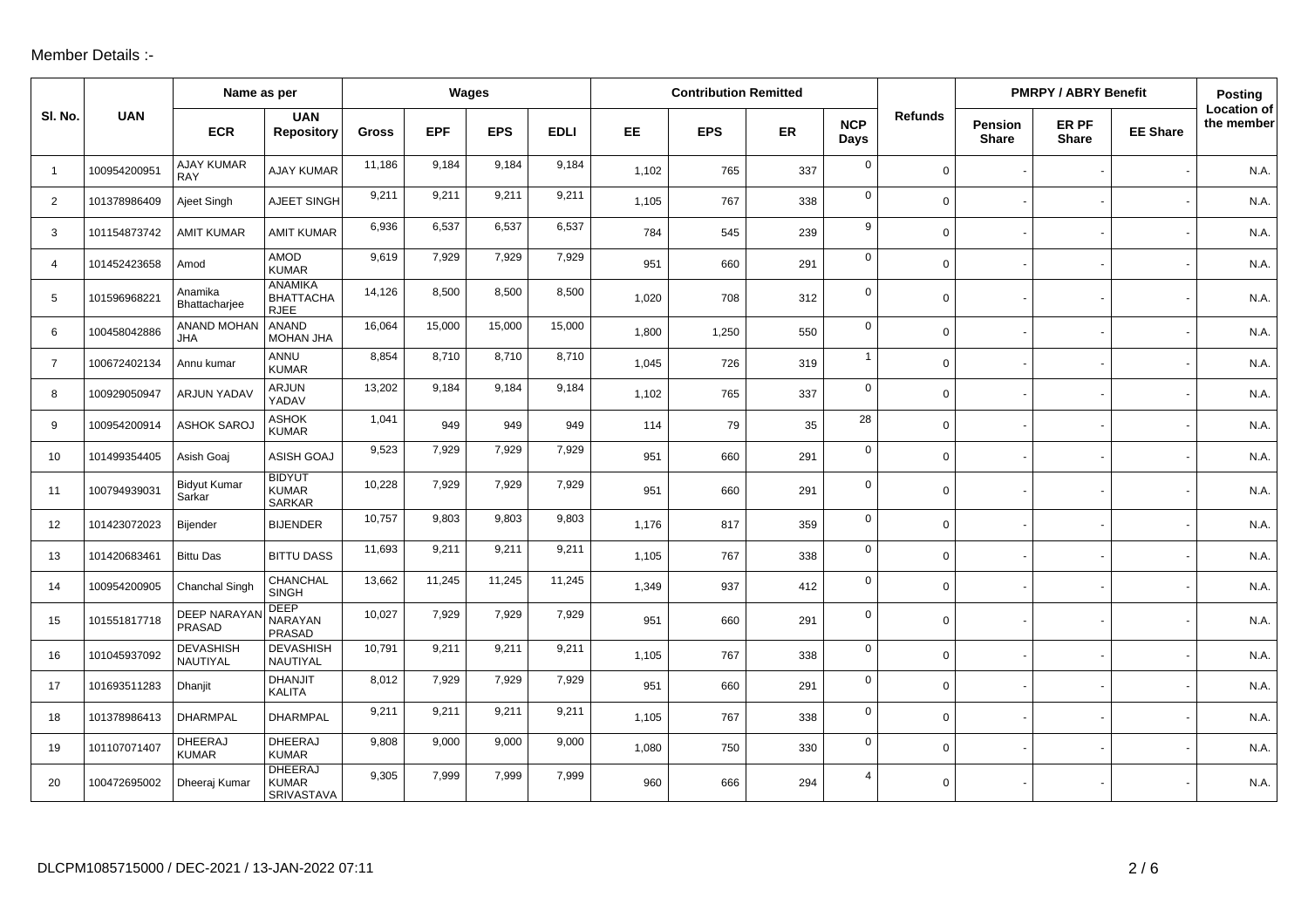|         |              | Name as per                                     |                                                 |              | Wages      |            |             | <b>Contribution Remitted</b> |            |           |                    |                |                         | <b>PMRPY / ABRY Benefit</b> |                 | Posting                          |
|---------|--------------|-------------------------------------------------|-------------------------------------------------|--------------|------------|------------|-------------|------------------------------|------------|-----------|--------------------|----------------|-------------------------|-----------------------------|-----------------|----------------------------------|
| SI. No. | <b>UAN</b>   | <b>ECR</b>                                      | <b>UAN</b><br><b>Repository</b>                 | <b>Gross</b> | <b>EPF</b> | <b>EPS</b> | <b>EDLI</b> | EE.                          | <b>EPS</b> | <b>ER</b> | <b>NCP</b><br>Days | <b>Refunds</b> | Pension<br><b>Share</b> | ER PF<br><b>Share</b>       | <b>EE Share</b> | <b>Location of</b><br>the member |
| 21      | 101704848241 | Dilip                                           | <b>DILIP KUMAR</b><br><b>JHA</b>                | 10,027       | 7,929      | 7,929      | 7,929       | 951                          | 660        | 291       | $\mathsf 0$        | $\mathbf 0$    |                         |                             |                 | N.A.                             |
| 22      | 101117008168 | Diwakar                                         | <b>DIWAKAR</b><br><b>DIVEDI</b>                 | 10,757       | 9,803      | 9,803      | 9,803       | 1,176                        | 817        | 359       | $\mathbf 0$        | $\Omega$       |                         |                             |                 | N.A.                             |
| 23      | 100794432180 | <b>DURGESH</b><br><b>PATHAK</b>                 | <b>DURGESH</b><br><b>PATHAK</b>                 | 13,806       | 9,184      | 9,184      | 9,184       | 1,102                        | 765        | 337       | $\mathsf 0$        | $\Omega$       |                         |                             |                 | N.A.                             |
| 24      | 100901370216 | <b>HIMMAT SINGH</b>                             | <b>HIMMAT</b><br><b>SINGH</b>                   | 10,107       | 8,320      | 8,320      | 8,320       | 998                          | 693        | 305       | $\mathbf{3}$       | $\Omega$       |                         |                             |                 | N.A.                             |
| 25      | 101246909352 | Hitendra<br>Pravinsinh<br>Vaghela               | <b>HITENDRASI</b><br>NH VAGHELA                 | 13,766       | 10,258     | 10,258     | 10,258      | 1,231                        | 854        | 377       | $\mathbf 0$        | $\mathbf 0$    |                         |                             |                 | N.A.                             |
| 26      | 101457375163 | Jagmohan<br>Singh                               | <b>JAGMOHAN</b>                                 | 10,179       | 9,184      | 9,184      | 9,184       | 1,102                        | 765        | 337       | $\mathbf 0$        | $\mathbf 0$    |                         |                             |                 | N.A.                             |
| 27      | 101704848260 | Jai Prakash<br>Tiwari                           | <b>JAI PRAKASH</b><br><b>TIWARI</b>             | 13,662       | 11,245     | 11,245     | 11,245      | 1,349                        | 937        | 412       | $\mathbf 0$        | $\mathbf 0$    |                         |                             |                 | N.A.                             |
| 28      | 101457375185 | Krishan<br>Kanhiya                              | <b>KRISHNA</b><br><b>KANHAIYA</b>               | 10,757       | 9,803      | 9,803      | 9,803       | 1,176                        | 817        | 359       | $\mathbf 0$        | $\Omega$       |                         |                             |                 | N.A.                             |
| 29      | 101231607932 | Krishna Kant<br>Choubey                         | <b>KRISHNA</b><br><b>KANT</b><br><b>CHOUBEY</b> | 7,582        | 6,518      | 6,518      | 6,518       | 782                          | 543        | 239       | 9                  | $\Omega$       |                         |                             |                 | N.A.                             |
| 30      | 101136561483 | <b>KRISHNA</b><br><b>MOHAN VERMA</b>            | <b>KRISHNA</b><br><b>MOHAN</b><br><b>VERMA</b>  | 13,488       | 9,803      | 9,803      | 9,803       | 1,176                        | 817        | 359       | $\mathsf 0$        | $\mathbf 0$    |                         |                             |                 | N.A.                             |
| 31      | 100207170995 | Lalit Kumar                                     | <b>LALIT KUMAR</b>                              | 13,488       | 9,803      | 9,803      | 9,803       | 1,176                        | 817        | 359       | $\mathsf 0$        | $\Omega$       |                         |                             |                 | N.A.                             |
| 32      | 101704848256 | Mahadev<br>Mondal                               | <b>MAHADEB</b><br><b>MONDAL</b>                 | 11,034       | 7,929      | 7,929      | 7,929       | 951                          | 660        | 291       | $\mathsf 0$        | $\Omega$       |                         |                             |                 | N.A.                             |
| 33      | 100560958526 | <b>MAHESH</b><br><b>CHANDRA</b><br><b>SINGH</b> | <b>MAHESH</b><br>CHANDER<br><b>SINGH</b>        | 15,086       | 11,022     | 11,022     | 11,022      | 1,323                        | 918        | 405       | $\mathbf 0$        | $\Omega$       |                         |                             |                 | N.A.                             |
| 34      | 101724869436 | MANJIT KALITA                                   | <b>MANJIT</b><br><b>KALITA</b>                  | 7,417        | 7,417      | 7,417      | 7,417       | 890                          | 618        | 272       | $\overline{2}$     | $\mathbf 0$    |                         |                             |                 | N.A.                             |
| 35      | 101629029805 | <b>MOHAMMAD</b><br><b>SAMAR</b>                 | <b>MOHAMMAD</b><br><b>SAMAR</b>                 | 12,443       | 11,245     | 11,245     | 11,245      | 1,349                        | 937        | 412       | $\mathsf 0$        | $\mathbf 0$    |                         |                             |                 | N.A.                             |
| 36      | 101623428917 | Nand Kumar<br>Devangan                          | <b>NAND</b><br><b>KUMAR</b><br><b>DEVANGAN</b>  | 7,417        | 7,417      | 7,417      | 7,417       | 890                          | 618        | 272       | $\overline{2}$     | $\Omega$       |                         |                             |                 | N.A.                             |
| 37      | 100954200946 | <b>NITIN KUMAR</b>                              | <b>NITIN KUMAR</b>                              | 11,388       | 9,184      | 9,184      | 9,184       | 1,102                        | 765        | 337       | $\mathbf 0$        | $\Omega$       |                         |                             |                 | N.A.                             |
| 38      | 100954200980 | OM PRAKASH                                      | OM PRAKASH                                      | 10,432       | 10,157     | 10,157     | 10,157      | 1,219                        | 846        | 373       | 3                  | $\mathbf 0$    |                         |                             |                 | N.A.                             |
| 39      | 101576269972 | Pankaj Kumar                                    | PANKAJ<br><b>KUMAR</b>                          | 13,424       | 11,022     | 11,022     | 11,022      | 1,323                        | 918        | 405       | $\mathbf 0$        | $\Omega$       |                         |                             |                 | N.A.                             |
| 40      | 101658219872 | Pramod Prasad<br>Verma                          | <b>PRAMOD</b><br>PRASAD<br><b>VERMA</b>         | 11,034       | 7,929      | 7,929      | 7,929       | 951                          | 660        | 291       | $\mathbf 0$        | $\mathbf 0$    |                         |                             |                 | N.A.                             |
| 41      | 101691024516 | Prasanta Koley                                  | <b>PRASANTA</b><br><b>KOLEY</b>                 | 10,027       | 7,929      | 7,929      | 7,929       | 951                          | 660        | 291       | $\mathbf 0$        | $\Omega$       |                         |                             |                 | N.A.                             |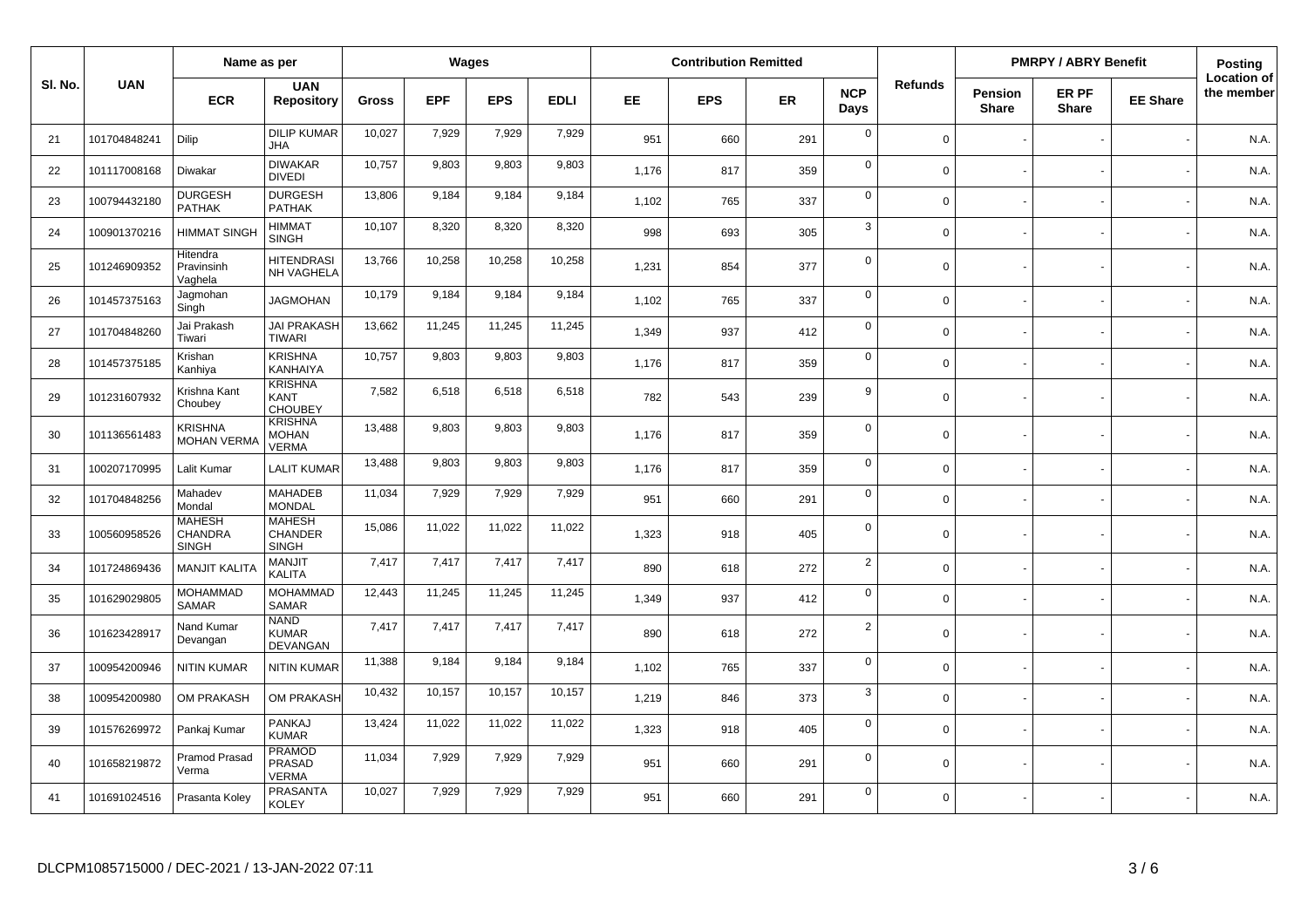|         |              | Name as per                     |                                          | Wages        |            |            |             | <b>Contribution Remitted</b> |             |             |                    |             | <b>PMRPY / ABRY Benefit</b>    | <b>Posting</b>        |                 |                                  |
|---------|--------------|---------------------------------|------------------------------------------|--------------|------------|------------|-------------|------------------------------|-------------|-------------|--------------------|-------------|--------------------------------|-----------------------|-----------------|----------------------------------|
| SI. No. | <b>UAN</b>   | <b>ECR</b>                      | <b>UAN</b><br><b>Repository</b>          | <b>Gross</b> | <b>EPF</b> | <b>EPS</b> | <b>EDLI</b> | EE.                          | <b>EPS</b>  | ER          | <b>NCP</b><br>Days | Refunds     | <b>Pension</b><br><b>Share</b> | ER PF<br><b>Share</b> | <b>EE Share</b> | <b>Location of</b><br>the member |
| 42      | 101107070742 | Pravindra<br>Kumar              | PRAVIND<br>KUMAR<br><b>SINGH</b>         | 9,695        | 7,980      | 7,980      | 7,980       | 958                          | 665         | 293         | 9                  | $\Omega$    |                                |                       |                 | N.A.                             |
| 43      | 100794117649 | <b>PERVINDER</b><br>KUMAR       | <b>PRAVINDRA</b><br><b>KUMAR</b>         | 9,748        | 9,000      | 9,000      | 9,000       | 1,080                        | 750         | 330         | $\mathbf 0$        | $\Omega$    |                                |                       |                 | N.A.                             |
| 44      | 100794659842 | PREM SINGH                      | PREM SINGH<br><b>RAWAT</b>               | 15,373       | 9,211      | 9,211      | 9,211       | 1,105                        | 767         | 338         | $\mathbf 0$        | $\Omega$    |                                |                       |                 | N.A.                             |
| 45      | 101246909375 | Raj Kumar                       | RAJ KUMAR<br>YADAV                       | 11,186       | 9,184      | 9,184      | 9,184       | 1,102                        | 765         | 337         | $\mathbf 0$        | $\mathbf 0$ |                                |                       |                 | N.A.                             |
| 46      | 101704848273 | Rajkumar<br>Ghosh               | <b>RAJKUMAR</b><br><b>GHOSH</b>          | 10,027       | 7,929      | 7,929      | 7,929       | 951                          | 660         | 291         | $\overline{0}$     | $\mathbf 0$ |                                |                       |                 | N.A.                             |
| 47      | 100954200979 | <b>RAJNI KANT</b><br>MISHRA     | RAJNI KANT<br><b>MISHRA</b>              | 13,662       | 11,245     | 11,245     | 11,245      | 1.349                        | 937         | 412         | $\mathbf 0$        | $\Omega$    |                                |                       |                 | N.A.                             |
| 48      | 101261276773 | Rakesh Giri                     | RAKESH<br><b>KUMAR GIRI</b>              | 11,690       | 9,184      | 9,184      | 9,184       | 1,102                        | 765         | 337         | $\mathbf 0$        | $\Omega$    |                                |                       |                 | N.A.                             |
| 49      | 100632442291 | RAMA<br><b>SHANKAR</b>          | <b>RAMASHANK</b><br>AR.                  | 14,305       | 9,171      | 9,171      | 9,171       | 1,101                        | 764         | 337         | $\overline{2}$     | $\Omega$    |                                |                       |                 | N.A.                             |
| 50      | 100526411394 | RAMASARAY<br>YADAV              | RAMASHARA<br>Y YADAV                     | 10,445       | 5,690      | 5,690      | 5,690       | 683                          | 474         | 209         | 13                 | $\mathbf 0$ |                                |                       |                 | N.A.                             |
| 51      | 101399833292 | Rinku Kumar                     | <b>RINKU</b><br><b>KUMAR</b>             | 10,179       | 9,184      | 9,184      | 9,184       | 1,102                        | 765         | 337         | $\overline{0}$     | $\Omega$    |                                |                       |                 | N.A.                             |
| 52      | 101685018733 | Rubul Kalita                    | <b>RUBUL</b><br><b>KALITA</b>            | 9,523        | 7,929      | 7,929      | 7,929       | 951                          | 660         | 291         | $\mathbf 0$        | $\Omega$    |                                |                       |                 | N.A.                             |
| 53      | 100514468818 | Sandeep Kuma                    | SANDEEP<br><b>KUMAR</b>                  | 11,690       | 9,184      | 9,184      | 9,184       | 1,102                        | 765         | 337         | $\mathbf 0$        | $\Omega$    |                                |                       |                 | N.A.                             |
| 54      | 101477125020 | Sanjay Ghosh                    | SANJAY<br><b>GHOSH</b>                   | 9,703        | 7,673      | 7,673      | 7,673       | 921                          | 639         | 282         | $\overline{1}$     | $\mathbf 0$ |                                |                       |                 | N.A.                             |
| 55      | 101388505317 | <b>SANJAY KUMAR</b><br>YADAV    | <b>SANJAY</b><br><b>KUMAR</b><br>YADAV   | 11,513       | 9,803      | 9,803      | 9,803       | 1,176                        | 817         | 359         | $\mathbf 0$        | $\Omega$    |                                |                       |                 | N.A.                             |
| 56      | 101167982653 | SANTOSH ABU<br><b>NIMBLE</b>    | <b>SANTOSH</b><br><b>ABU NIMBLE</b>      | 14,843       | 10,258     | 10,258     | 10,258      | 1,231                        | 854         | 377         | $\mathbf 0$        | $\mathbf 0$ |                                |                       |                 | N.A.                             |
| 57      | 101246908370 | <b>SAURABH</b><br>SAJWAN        | <b>SAURABH</b><br><b>KUMAR</b><br>SAJWAN | 15,373       | 9,211      | 9,211      | 9,211       | 1,105                        | 767         | 338         | $\mathbf 0$        | $\Omega$    |                                |                       |                 | N.A.                             |
| 58      | 101390907871 | Seeleman                        | SEELEMAN                                 | 13,424       | 11,022     | 11,022     | 11,022      | 1,323                        | 918         | 405         | $\mathbf 0$        | $\Omega$    |                                |                       |                 | N.A.                             |
| 59      | 100794502947 | <b>SHADAB</b><br><b>AKHTER</b>  | <b>SHADAB</b><br><b>AKHTAR</b>           | 17,232       | 9,184      | 9,184      | 9,184       | 1,102                        | 765         | 337         | $\mathbf 0$        | $\Omega$    |                                |                       |                 | N.A.                             |
| 60      | 100794473887 | SHALENDER<br><b>SHARMA</b>      | SHAILENDRA<br>SHARAMA                    | 16,072       | 7,929      | 7,929      | 7,929       | 951                          | 660         | 291         | $\mathbf 0$        | $\Omega$    |                                |                       |                 | N.A.                             |
| 61      | 101589866705 | Shankar Shaw                    | <b>SHANKAR</b><br><b>SHAW</b>            | $\mathbf 0$  | 0          | $\Omega$   | 0           | $\Omega$                     | $\mathbf 0$ | $\mathbf 0$ | 31                 | $\mathbf 0$ |                                |                       |                 | N.A.                             |
| 62      | 100458480416 | SHISHUPAL<br><b>SINGH YADAV</b> | <b>SHISHUPAL</b><br><b>SINGH</b>         | 14,603       | 11,245     | 11,245     | 11,245      | 1.349                        | 937         | 412         | $\overline{0}$     | $\Omega$    |                                |                       |                 | N.A.                             |
| 63      | 101202828715 | Sohan Lal                       | <b>SOHAN LAL</b>                         | 13,662       | 11,245     | 11,245     | 11,245      | 1.349                        | 937         | 412         | $\Omega$           | $\Omega$    |                                |                       |                 | N.A.                             |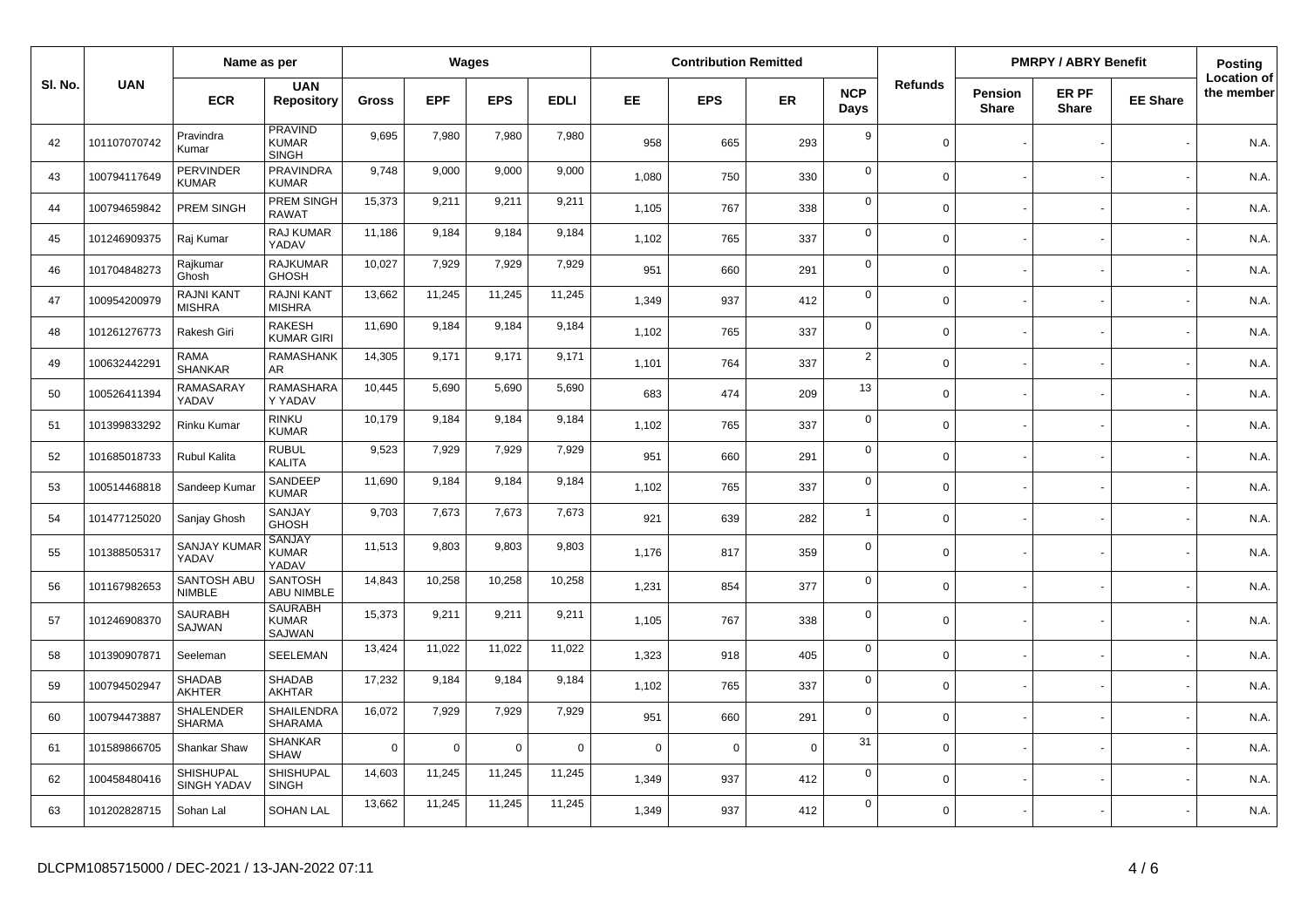|         | Name as per      |                                     |                                                |              |             | Wages          |             |             | <b>Contribution Remitted</b> |          |                    |          | <b>PMRPY / ABRY Benefit</b>    | <b>Posting</b>        |                 |                                  |
|---------|------------------|-------------------------------------|------------------------------------------------|--------------|-------------|----------------|-------------|-------------|------------------------------|----------|--------------------|----------|--------------------------------|-----------------------|-----------------|----------------------------------|
| SI. No. | <b>UAN</b>       | <b>ECR</b>                          | <b>UAN</b><br><b>Repository</b>                | <b>Gross</b> | <b>EPF</b>  | <b>EPS</b>     | <b>EDLI</b> | EE          | <b>EPS</b>                   | ER       | <b>NCP</b><br>Days | Refunds  | <b>Pension</b><br><b>Share</b> | ER PF<br><b>Share</b> | <b>EE Share</b> | <b>Location of</b><br>the member |
| 64      | 101045937085     | <b>SUDHEER</b><br><b>SINGH NEGI</b> | <b>SUDHEER</b><br><b>SINGH NEGI</b>            | 10,182       | 9,211       | 9,211          | 9,211       | 1,105       | 767                          | 338      | $\mathbf 0$        | $\Omega$ |                                |                       |                 | N.A.                             |
| 65      | 101589866714     | Sukumar<br>Mandal                   | <b>SUKUMAR</b><br><b>MONDAL</b>                | 10,530       | 7,929       | 7,929          | 7,929       | 951         | 660                          | 291      | $\mathbf 0$        | $\Omega$ |                                |                       |                 | N.A.                             |
| 66      | 100747454057     | Sunil Bhadana                       | <b>SUNIL</b><br><b>BHADANA</b>                 | 8,675        | 7,906       | 7,906          | 7,906       | 949         | 659                          | 290      | 6                  | $\Omega$ |                                |                       |                 | N.A.                             |
| 67      | 100457886088     | Sunil Kumar<br>Tiwari               | <b>SUNIL</b><br><b>TIWARI</b>                  | 12,269       | 9,803       | 9,803          | 9,803       | 1,176       | 817                          | 359      | $\mathbf{0}$       | $\Omega$ |                                |                       |                 | N.A.                             |
| 68      | 101724869458     | Suraj Prakash<br>Dhruv              | <b>SURAJ</b><br><b>PRAKASH</b><br><b>DHRUV</b> | 13.662       | 11.245      | 11,245         | 11,245      | 1,349       | 937                          | 412      | $\mathbf 0$        | $\Omega$ |                                |                       |                 | N.A.                             |
| 69      | 101618973698     | <b>SURENDRA</b><br>PRASAD YADAV     | <b>SURENDRA</b><br><b>PRASAD</b><br>YADAV      | $\Omega$     | $\mathbf 0$ | $\overline{0}$ | $\mathbf 0$ | $\mathbf 0$ | $\mathbf 0$                  | $\Omega$ | 31                 | $\Omega$ |                                |                       |                 | N.A.                             |
| 70      | 101629053226     | <b>SUSHIL KUMAR</b>                 | <b>SUSHIL</b><br><b>KUMAR</b>                  | 10,683       | 9,184       | 9,184          | 9,184       | 1,102       | 765                          | 337      | $\mathbf 0$        | $\Omega$ |                                |                       |                 | N.A.                             |
| 71      | 10079405839<br>5 | <b>TAPAS SARDAR</b>                 | <b>TAPAS</b><br><b>SARDAR</b>                  | 10.027       | 7,929       | 7,929          | 7,929       | 951         | 660                          | 291      | $\mathbf 0$        | $\Omega$ |                                |                       |                 | N.A.                             |
| 72      | 101551817725     | <b>UMASANKAR</b>                    | <b>UMA</b><br><b>SHANKAR</b><br><b>BHAGAT</b>  | 9,523        | 7,929       | 7,929          | 7,929       | 951         | 660                          | 291      | $\mathbf 0$        | $\Omega$ |                                |                       |                 | N.A.                             |
| 73      | 100525270261     | <b>UPENDER</b><br><b>SHARMA</b>     | <b>UPENDER</b><br><b>SHARMA</b>                | 11,616       | 7,618       | 7,618          | 7,618       | 914         | 635                          | 279      | 10                 | $\Omega$ |                                |                       |                 | N.A.                             |
| 74      | 101628362511     | <b>VICKY</b>                        | <b>VICKY</b>                                   | 10,431       | 9,184       | 9,184          | 9,184       | 1,102       | 765                          | 337      | $\mathbf 0$        | $\Omega$ |                                |                       |                 | N.A.                             |
| 75      | 100457843673     | Vinod Tiwari                        | <b>VINOD</b><br><b>TIWARI</b>                  | 11,189       | 9,211       | 9,211          | 9,211       | 1,105       | 767                          | 338      | $\mathbf 0$        | $\Omega$ | $\overline{\phantom{a}}$       |                       |                 | N.A.                             |
| 76      | 101388522678     | <b>VIRENDER</b><br><b>KUMAR</b>     | <b>VIRENDER</b>                                | 8,854        | 8,710       | 8,710          | 8,710       | 1,045       | 726                          | 319      | $\overline{1}$     | $\Omega$ |                                |                       |                 | N.A.                             |
| 77      | 101261277600     | Yashpal                             | YASHPAL<br><b>SINGH</b>                        | 8,264        | 8,129       | 8,129          | 8,129       | 975         | 677                          | 298      | 3                  | $\Omega$ |                                |                       |                 | N.A.                             |